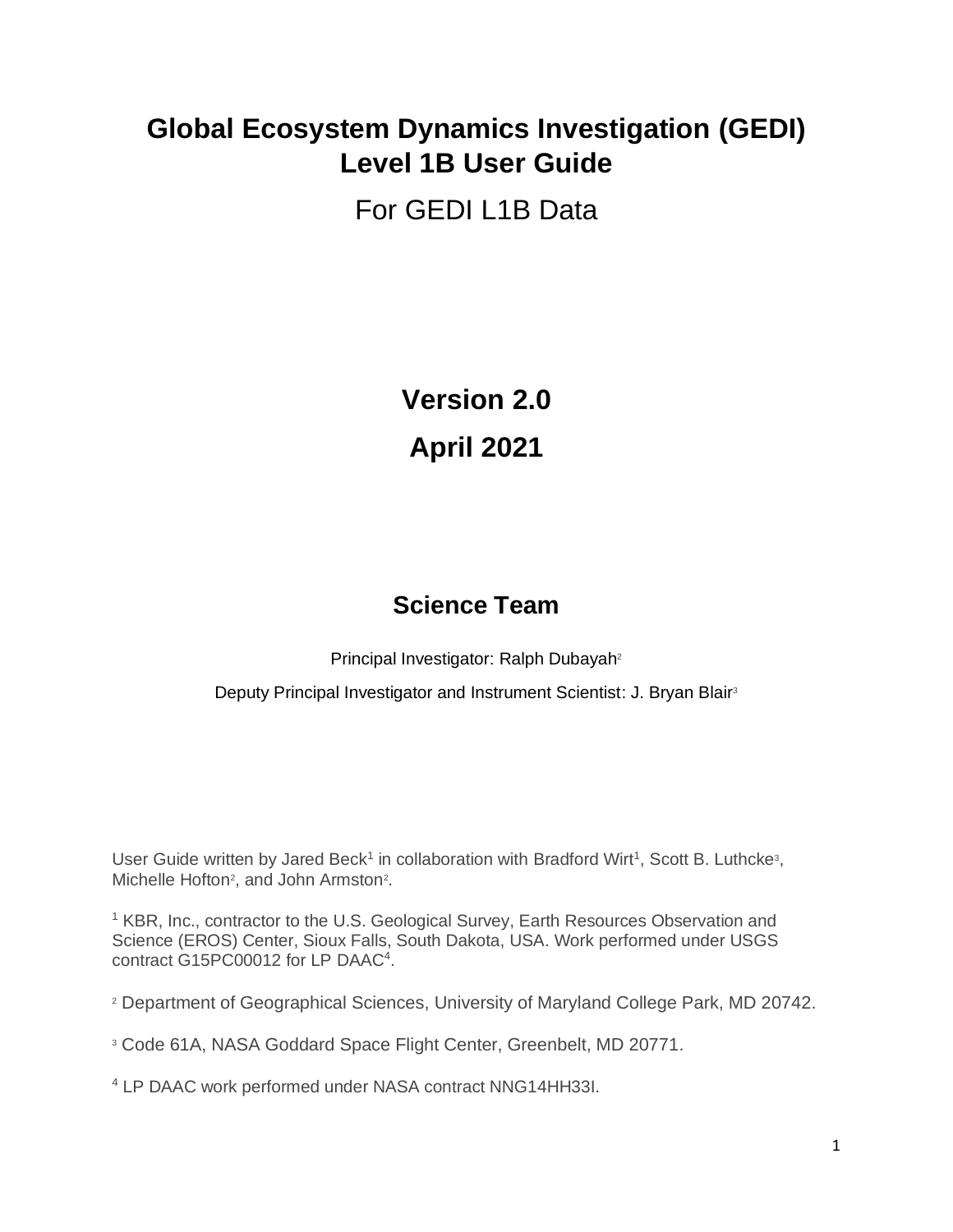# **Document History**

| <b>Document Version</b> | <b>Publication Date</b> | <b>Description</b>              |
|-------------------------|-------------------------|---------------------------------|
| 1.0                     | January 2020            | Original For P003 L1B           |
| 2.0                     | <b>April 2021</b>       | Update for GEDI V2 Release      |
|                         | May 2021                | <b>Addition of Known Issues</b> |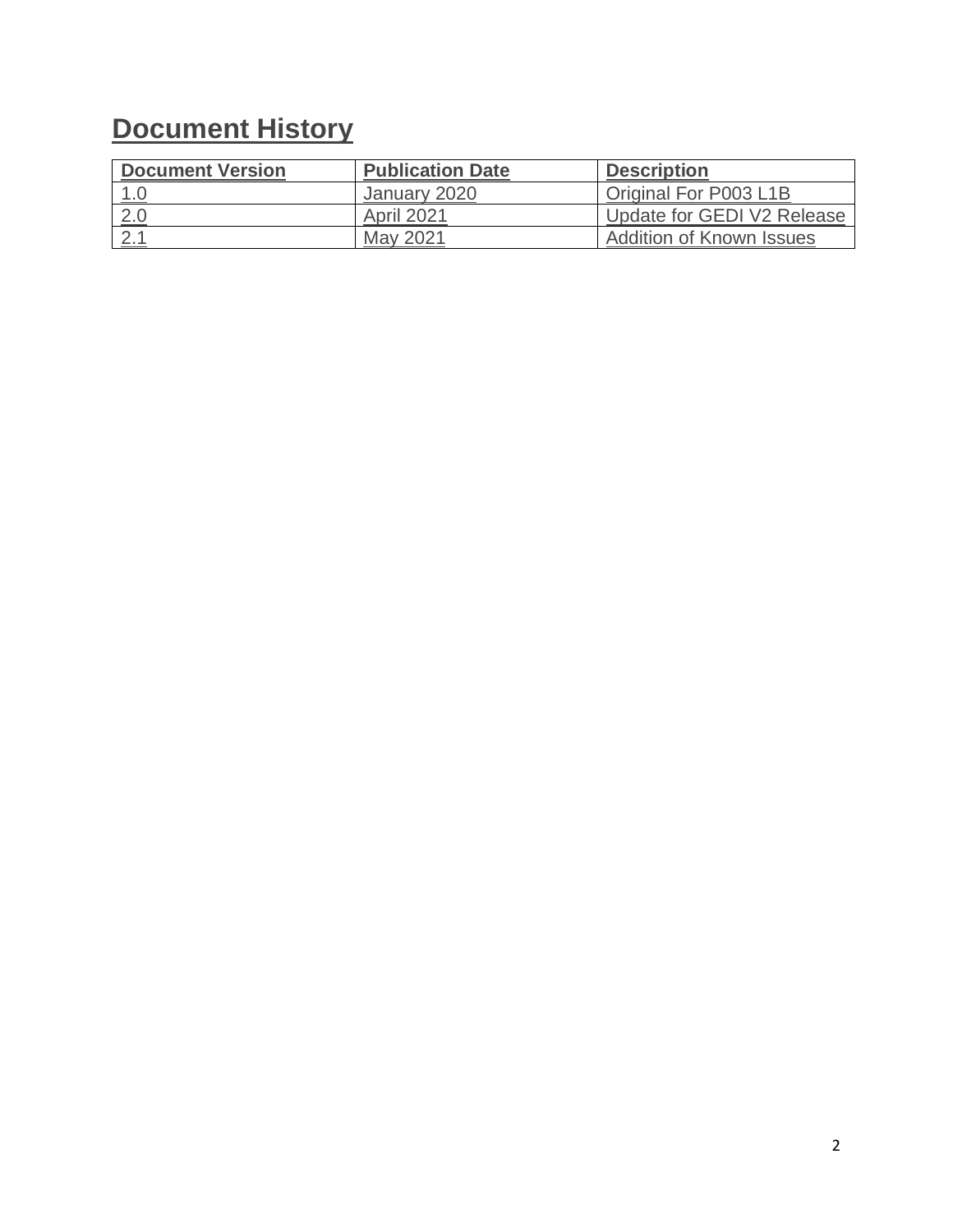### **Table of Contents**

| 1 Dataset Overview ………………………………………………………………………………………5 |  |
|-------------------------------------------------------|--|
|                                                       |  |
|                                                       |  |
|                                                       |  |
|                                                       |  |
|                                                       |  |
|                                                       |  |
|                                                       |  |
|                                                       |  |
|                                                       |  |
|                                                       |  |
|                                                       |  |
|                                                       |  |
|                                                       |  |
|                                                       |  |
|                                                       |  |
|                                                       |  |
|                                                       |  |
|                                                       |  |
|                                                       |  |
|                                                       |  |
|                                                       |  |
|                                                       |  |
|                                                       |  |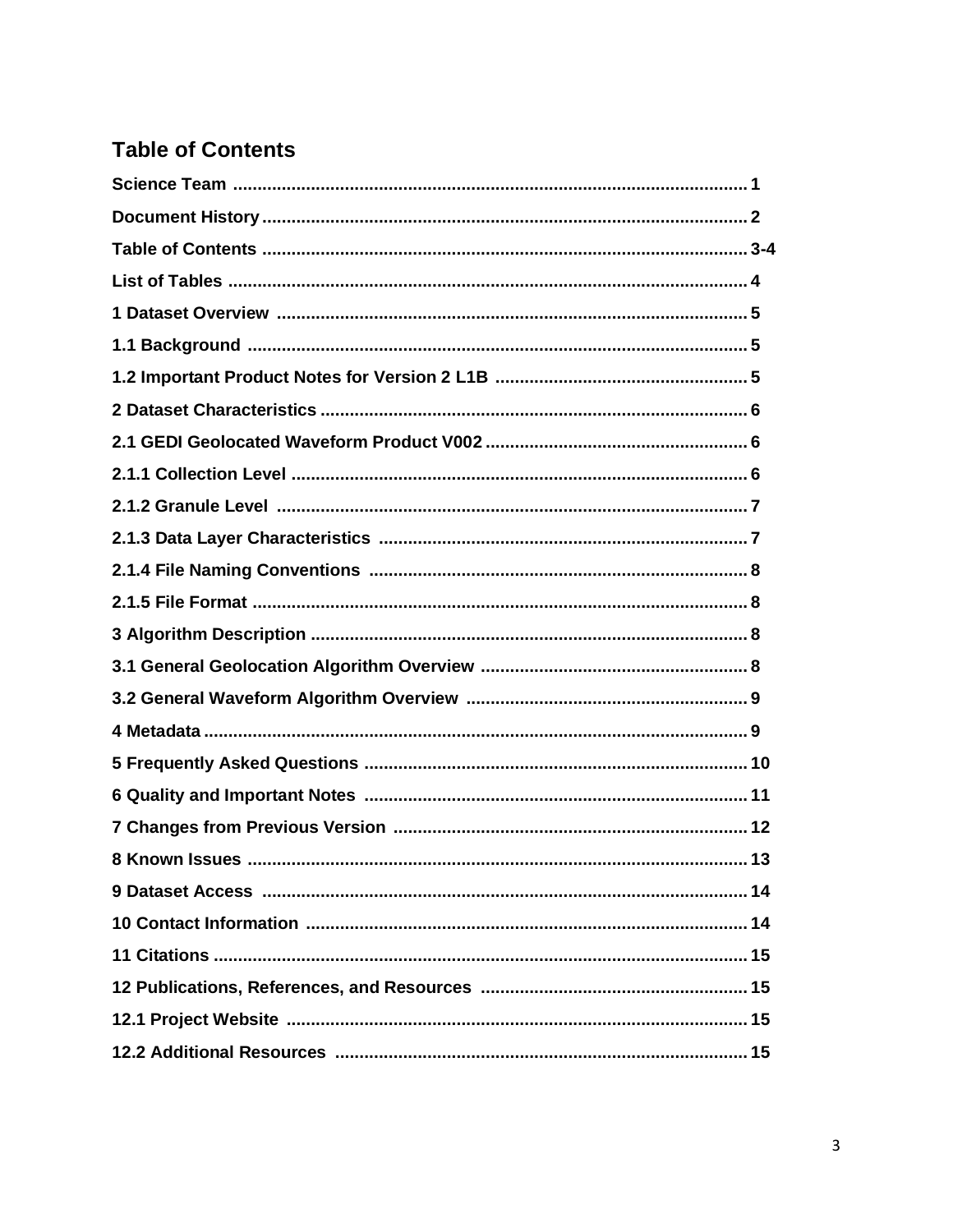### **List of Tables**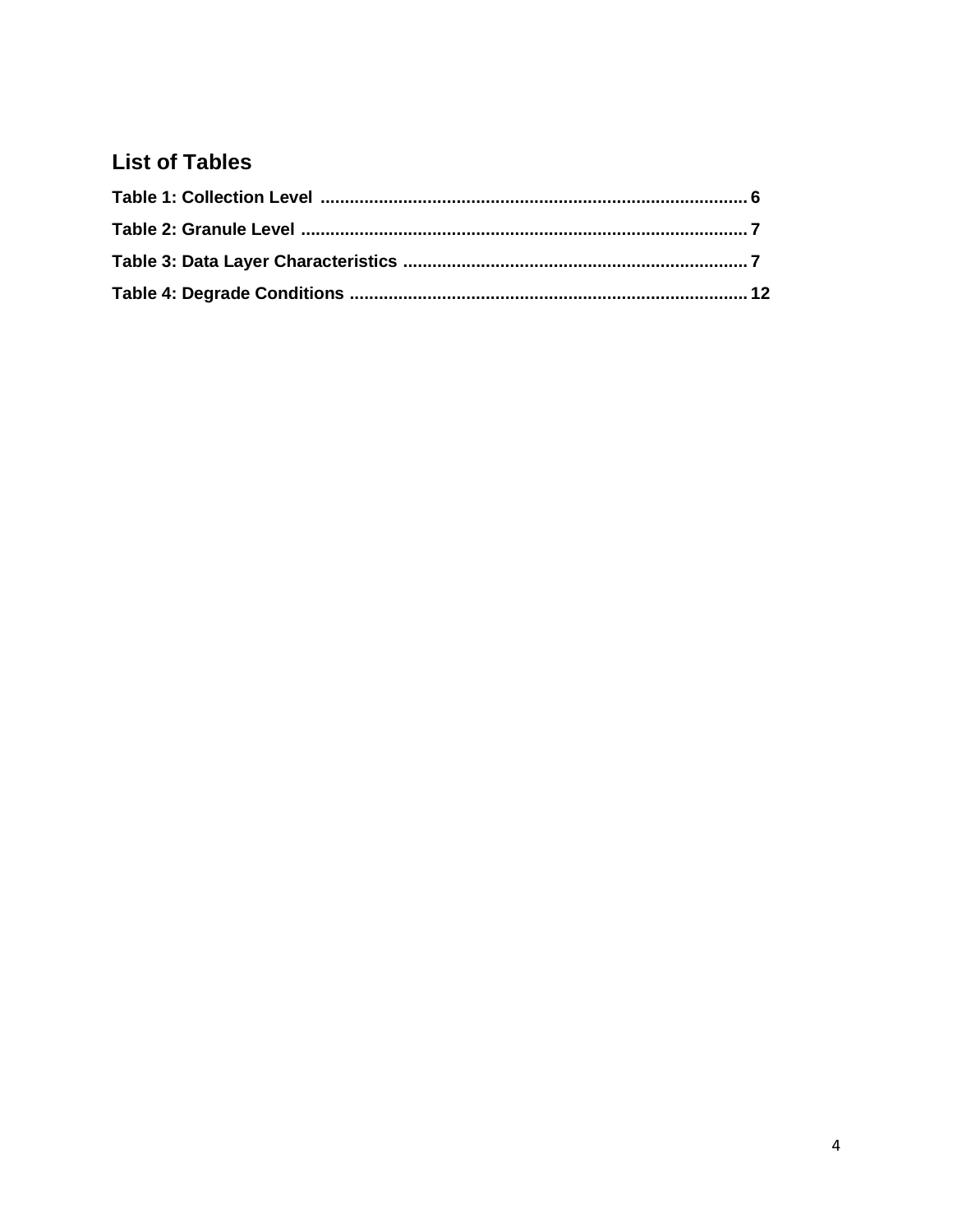# **1 Dataset Overview**

The overall goal of the Global Ecosystem Dynamics Investigation [\(GEDI\)](https://gedi.umd.edu/) mission is to advance our ability to characterize the effects of changing climate and land use on ecosystem structure and dynamics. The GEDI instrument produces high-resolution laser ranging observations of the 3-dimensional structure of the Earth. GEDI is attached to the International Space Station (ISS) and collects data globally between  $51.6^\circ$  N and  $51.6^\circ$  S latitudes. GEDI measurements of forest canopy height, canopy vertical structure, and surface elevation are used to characterize important carbon and water cycling processes, biodiversity, and habitat. The GEDI data also may be used in far ranging applications such as weather forecasting, forest management, snow and glacier monitoring, and digital elevation models. GEDI is led by the University of Maryland in collaboration with NASA Goddard Space Flight Center. GEDI science data algorithms and products are created by the GEDI Science Team.

This user's guide provides information about the Version 2 L1B geolocated waveform product. This product is provided in HDF5 file format. The filename convention details are provided in section 2.0 of this document.

### **1.1 Background**

The GEDI instrument consists of three lasers that are split and beam dithered resulting in a total of eight beam ground transects that are spaced 600 meters (m) apart on the Earth's surface in the cross-track direction. Each beam consists of ~25 m footprint samples approximately spaced every 60 m along track. Captured in real time by the GEDI instrument are the shapes of the transmitted and reflected laser waveforms, enabling a precise range to the reflecting surface to be calculated for every shot (after accounting for the speed of light). The laser receive waveform represents the vertical distribution of intercepted surfaces as a function of range. Over non-complex, flat terrain the laser receive waveform shape will look similar to the shape of the outgoing (transmitted) laser pulse. Over complex or sloped terrain, photons may be reflected from multiple surfaces within the footprint resulting in a receive waveform with multiple modes. Interpretation of the laser pulse in post-processing enables precise information on surface elevation, structure, and relative heights to be derived. The L1B geolocated waveform product contains precise geolocation information for the first and last sample bins of each GEDI laser return waveform. The L2 geolocated elevation and height products contain precise geolocation for each reflecting surface within the receive waveform.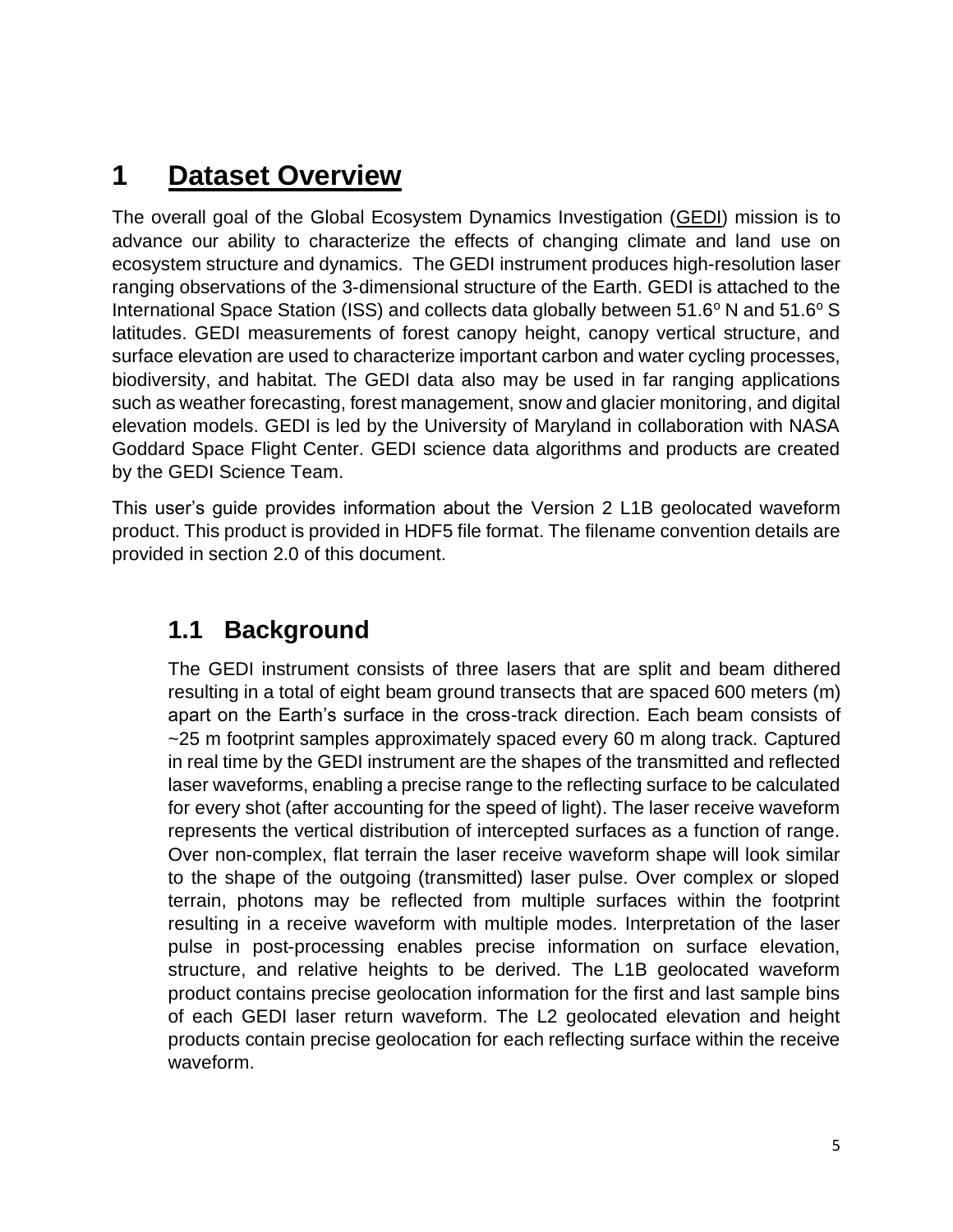For a detailed description of the satellite and reference data, processing schemes, approaches, methods, and other information, refer to the algorithm theoretical basis documents (ATBDs) for geolocation and waveform processing and the **GEDI** [mission website.](http://www.gedi.umd.edu/)

[GEDI ATBD for GEDI Waveform Geolocation for L1 and L2 Products,](https://doi.org/10.5067/DOC/GEDI/GEDI_WFGEO_ATBD.001) Luthcke et al.

[GEDI ATBD for Waveform Processing for L1 and L2 Products,](https://doi.org/10.5067/DOC/GEDI/GEDI_WF_ATBD.001) Hofton et al.

## **1.2 Important Product Notes for Version 2 L1B**

The L1B product contains all geolocated return waveforms. The L1B product provides corrected geolocated waveform returns, including transmit and receive housekeeping and relevant instrument parameters, as well as geolocation parameters and geophysical corrections. At the processing level of the L1B product, the waveform returns have not been filtered nor has noise characterization been conducted to determine if a valid land surface return exists.

GEDI Version 2 data product improvements include improved geolocation accuracy, updates to the metadata to provide spatial coordinates that allow querying in NASA Earthdata Search, and a reduction in granule size from one full ISS orbit to four segments per orbit. A full list of changes and filename convention details are provided in section 7 of this document. The Version 2 filenames have also been updated to include segment number and version number. The filename convention details are provided in section 2.1.4 of this document.

# **2 Dataset Characteristics**

Global Ecosystem Dynamics Investigation Geolocated Waveforms (GEDI\_01B) collection, granule, and dataset characteristics are described below.

# **2.1 GEDI Geolocated Waveforms Product**

### **2.1.1 Collection Level**

**Table 1. Collection Level Data**

| <b>Characteristic</b>      | <b>Description</b>        |
|----------------------------|---------------------------|
| Collection                 | GEDI                      |
| Short name                 | GEDI01 B                  |
| DOI                        | 10.5067/GEDI/GEDI01 B.002 |
| <b>Temporal Resolution</b> | Varies                    |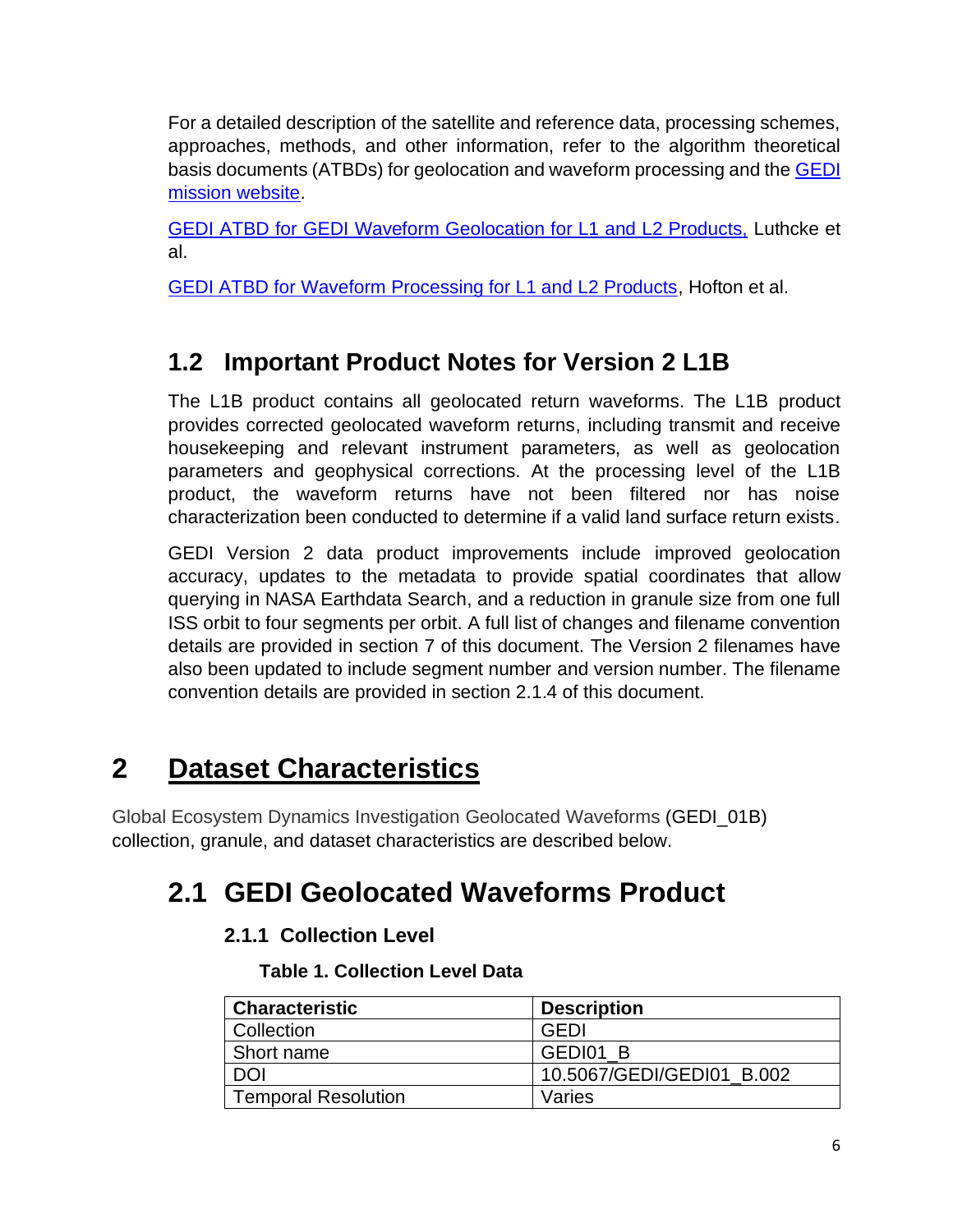| <b>Temporal Extent</b>       | $2019 - 04 - 18 -$ Present    |
|------------------------------|-------------------------------|
| <b>Spatial Extent</b>        | Global (51.6 °S to 51.6 °N)   |
| <b>Coordinate System</b>     | Geographic (lat/lon)          |
| Datum                        | WGS84                         |
| <b>Geographic Dimensions</b> | 4.2 km cross-track by one     |
|                              | fourth of an ISS orbit along- |
|                              | track                         |
| File size                    | $~2$ GB                       |
| <b>File Format</b>           | HDF <sub>5</sub>              |

### **2.1.2 Granule Level**

#### **Table 2. Granule Level Data**

| <b>Characteristic</b>           | <b>Description</b>        |
|---------------------------------|---------------------------|
| Number of Science Dataset (SDS) | 688 (86 x 8 beams)        |
| Layers                          |                           |
| Columns/Row                     | Variable                  |
| <b>Pixel Size</b>               | 25 m (footprint diameter) |

### **2.1.3 Data Layer Characteristics**

Please refer to the **Level 1B data dictionary** for a complete description of the product attributes, groups, and datasets, including datatype, dimensions, units, source, and short definition/description.

Each shot has a unique shot identifier (shot number) that is available within each data group of the product. The shot number is important to retain in any data sub-setting as it will allow the user to link any shot record back to the original orbit data, and to link any shot and its data between the L1 and L2 products. The shot number has been updated for Version 2 and is now in the following format:

#### OOOOOBBRRGNNNNNNNN

where:

OOOOO: Orbit number

- BB: Beam number
- R: Reserved for future use

G: Sub-orbit granule number

NNNNNNNN: Shot index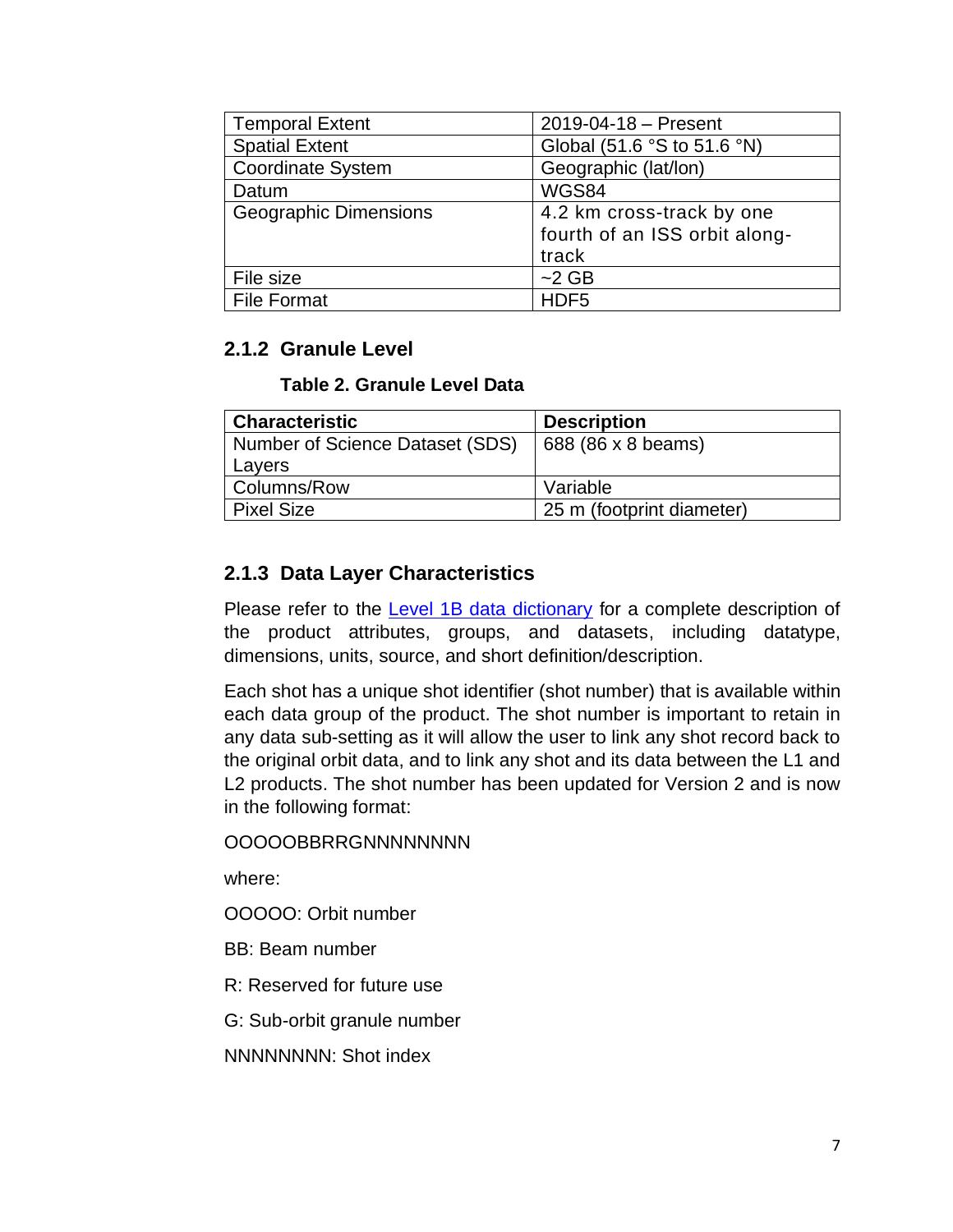If a data packet is dropped (never received on the ground), NNNNNNNN will not save space for it; however, if we receive a packet with a bad Cyclic Redundancy Check (CRC) error detection, it will be "skipped" in NNNNNNNN in case it can be corrected in later processing.

### **2.1.4 Filename Convention**

GEDI filenames (i.e., the local granule ID) follow a naming convention which provides useful information regarding the specific product.

In this example of a level 01B product, the filename **GEDI01\_B\_2019108002012\_O01959\_01\_T03909\_02\_005\_02\_V002.h5**

indicates:

- **GEDI01 B** = Product Short Name
- **2019108** = Julian Date of Acquisition in YYYYDDD
- **002012** = Hours, Minutes and Seconds of Acquisition (HHMMSS)
- **O01959** = O = Orbit, 01959 = Orbit Number
- **01** = Sub-Orbit Granule Number
- **T03909** = T = Track, **03909**= Reference Ground Track Number
- **02** = Positioning and Pointing Determination System (PPDS) type (00 is predict, 01 rapid, 02 and higher is final.)
- **005** = PGEVersion = SDPS Release Number
- **02** = Granule Production Generation Number
- **V002 =** Version Number

### **2.1.5 File Format**

The GEDI products are stored in Hierarchical Data Format 5 (HDF5), a self-descriptive data file format designed by the National Center for Supercomputing Applications to assist users in the storage and manipulation of scientific data across diverse operating systems and machines.

# **3 Algorithm Description**

### **3.1 Geolocation Algorithm Overview**

The GEDI geolocation algorithm uses the instrument pointing, position, and observed range to compute the planet referenced location of the first and last samples of each laser receive waveform.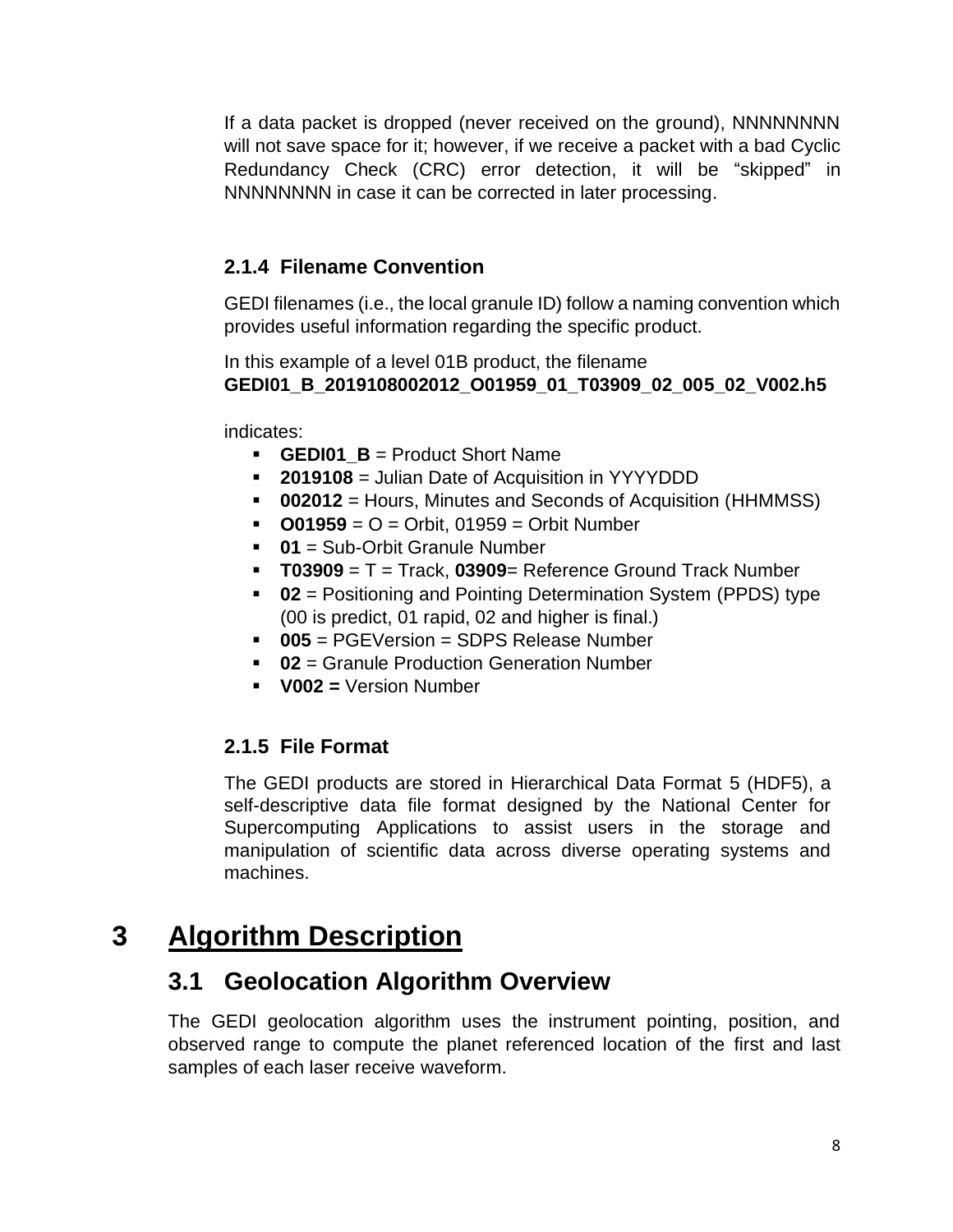Instrument positioning and pointing information are derived from GPS and star tracker sensors located on the instrument. During post-processing, this information is combined with the laser range and various measurement model parameters to geolocate the laser footprint. Atmospheric path delays are also accounted for at this stage. The location of the laser footprint is derived in Cartesian coordinates in an Earth Centered Inertial (ECI) frame and then transformed to Earth Centered Fixed (ECF) geodetic coordinates of latitude, longitude, and height (elevation) above the reference ellipsoid, which are available in the data product.

The user is highly encouraged to refer to the [GEDI ATBD for GEDI Waveform](https://doi.org/10.5067/DOC/GEDI/GEDI_WFGEO_ATBD.001)  [Geolocation for L1 and L2 Products](https://doi.org/10.5067/DOC/GEDI/GEDI_WFGEO_ATBD.001) for a complete description of the geolocation algorithm and definitions, and details of the geolocation and geophysical corrections parameters. In particular, Sections 3.1, 3.6, and 3.7 provide a more focused understanding of the L1B geolocation and geophysical correction parameter groups.

## **3.2 Waveform Algorithm Overview**

A digitally recorded return laser pulse, or waveform, represents the time history of the laser pulse as it interacts with the reflecting surfaces. The waveform can have a simple (single-mode) shape similar to that of the outgoing pulse or be complex and multimodal with each mode representing a reflection from an apparently distinct surface within the laser footprint. Simple waveforms are typical in ocean or bare-ground regions and complex waveforms are typical in rough terrain or vegetated regions. The first and last modes (i.e. detected signal above noise) within the waveform are associated with the highest and lowest perceived reflecting surfaces within the footprint, respectively. The geolocation to the various surface ranging points are available in the L2 products.

The Rx waveform in the L1B data is the downlinked waveform smoothed to correct for noise bias. The waveform processing algorithms used by GEDI are described in section 1.4 of the [GEDI ATBD for Waveform Processing for L1 and L2 Products](https://doi.org/10.5067/DOC/GEDI/GEDI_WF_ATBD.001) and are adapted from methods developed for the analysis of waveforms acquired from NASA's Land, Vegetation and Ice Sensor (LVIS) (Blair et al., 1999).

# **4 Metadata**

GEDI products have two sources of metadata: the embedded HDF5 metadata and the external ECS metadata. The HDF metadata contains valuable information including global attributes and dataset specific attributes pertaining to the granule. The ECS (generated by the EOSDIS Core System) .met file is the external metadata file in XML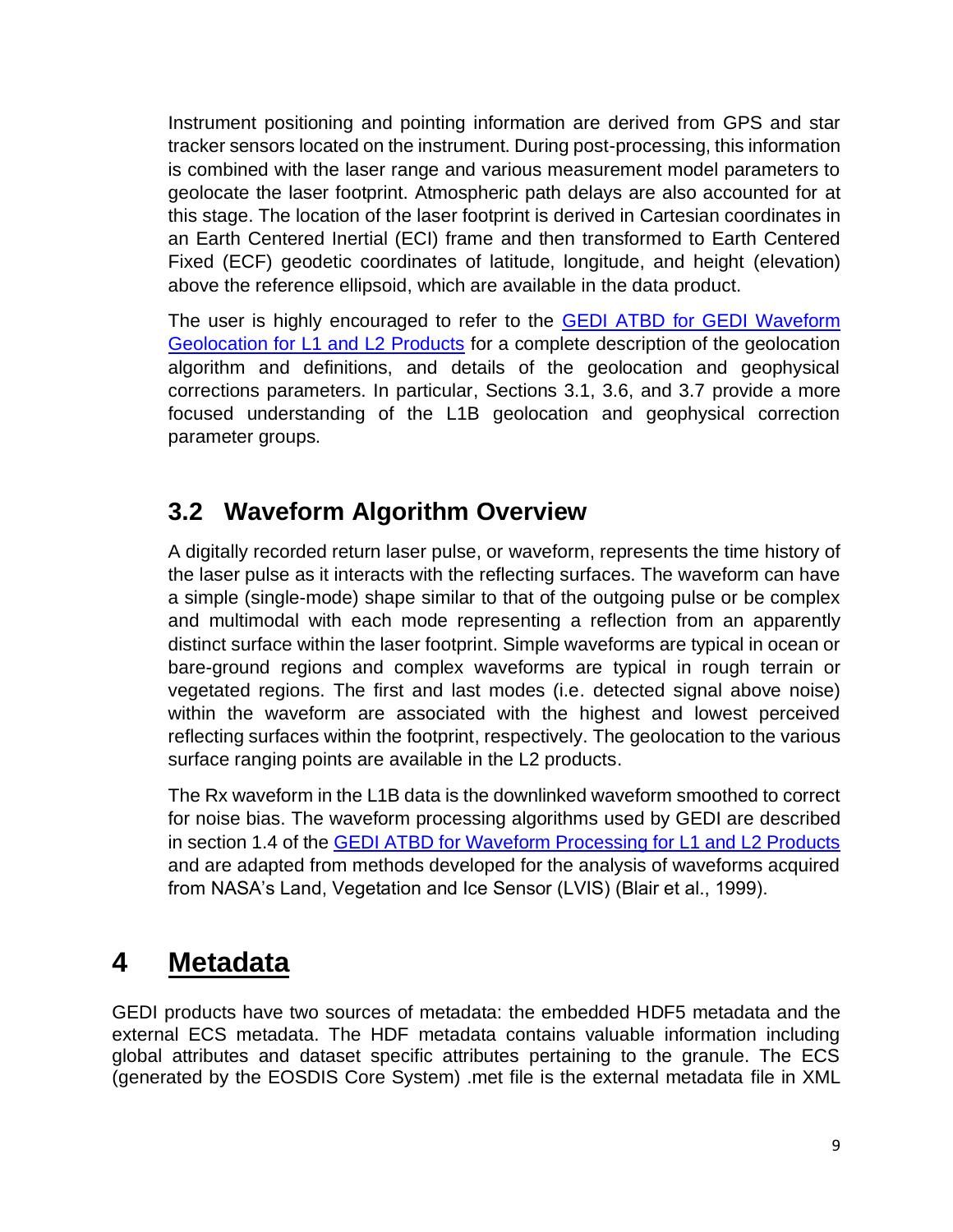format, which is delivered to the user along with the GEDI product. It provides a subset of the HDF metadata.

The Data Set attributes contain specific SDS information such as the data range and applicable scaling factors for the data. The LP DAAC data products page provides these details within a concise document for each of the products. An HDF5 file also contains core metadata essential for search services. It is difficult for a standard HDF call to interpret HDF5 geolocation or temporal information without further knowledge of the file structure.

# **5 Frequently Asked Questions**

### **How do I cite the data?**

The following citation information is applicable for the GEDI01\_B.002 product:

Dubayah, R., Luthcke, S., J. B. Blair, Hofton, M., Armston, J., Tang, H. (2021). *GEDI L1B Geolocated Waveform Data Global Footprint Level V002* [Data set]. NASA EOSDIS Land Processes DAAC. Accessed YYYY-MM-DD from [https://doi.org/10.5067/GEDI/GEDI01\\_B.002.](https://doi.org/10.5067/GEDI/GEDI01_B.002)

#### **What science datasets does the Global Ecosystem Dynamics Investigation Geolocated Waveforms product contain?**

The L1B product provides corrected geolocated waveform returns, including transmit and receive housekeeping and relevant instrument parameters, as well as geolocation parameters and geophysical corrections.

The detailed product contents are defined in the [GEDI L1B Product Data Dictionary](https://lpdaac.usgs.gov/documents/981/gedi_l1b_dictionary_P003_v2.html).

### **How do I visualize the GEDI01\_B waveforms?**

The LP DAAC has created a tutorial to explain how to visualize the GEDI Level 01B waveforms. The tutorial can be found at the LP DAAC website under **E-learning Materials.** 

#### **Why is the uneven spacing between beams across track?**

While the design of the instrument and its operational implementation are to provide even cross-track spacing of the beams, several factors cause the beams to have small differences in the cross-track spacing. These factors include slight variations in beam alignment in the instrument frame, changes in altitude of the ISS, and changes in ISS attitude orientation, specifically yaw.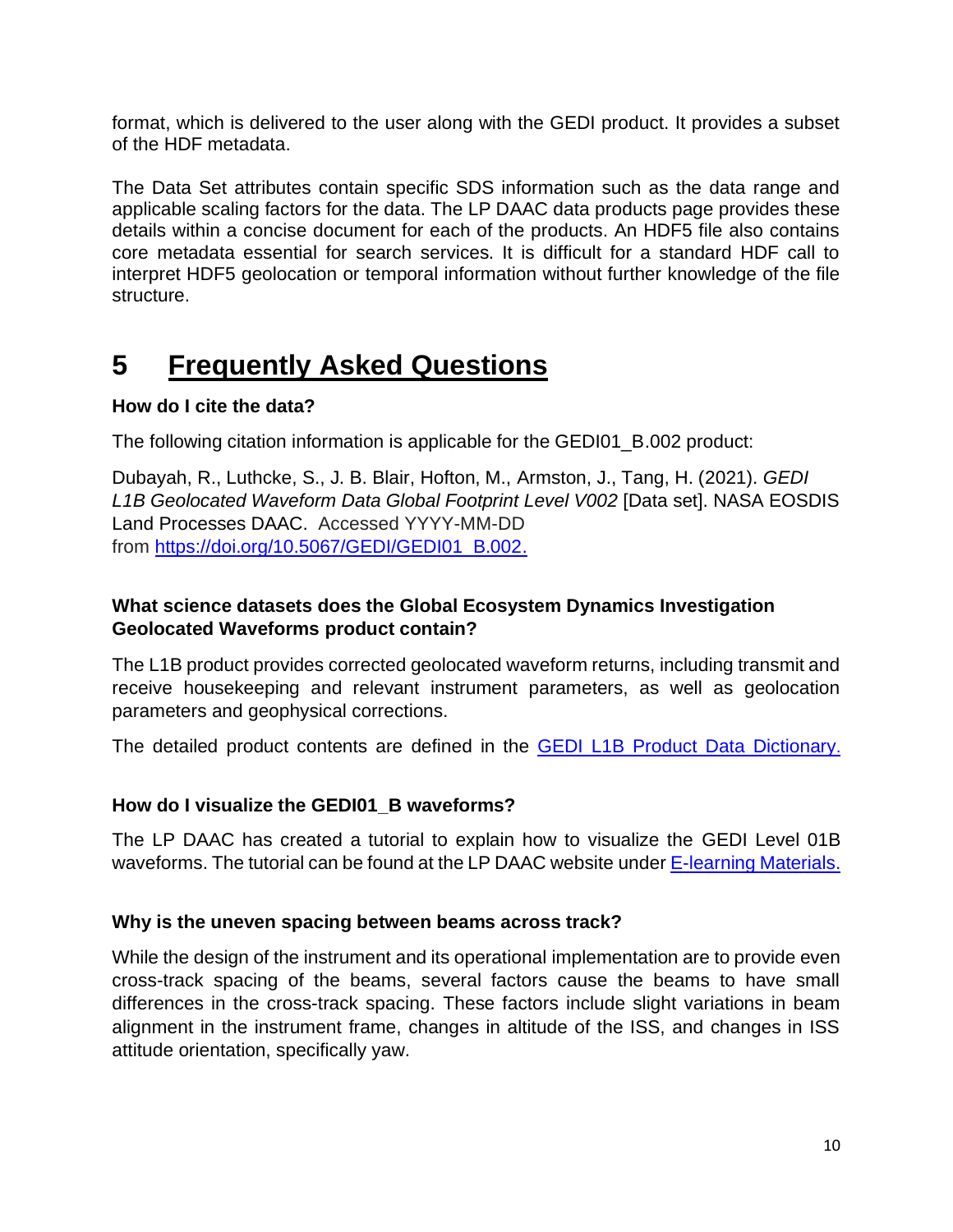# **6 Quality and Important Notes**

The Level 1B product is intended for users who are interested in analyzing the entire return waveform themselves. Most users should start with the Level 2 data files. The Level 1B geolocated waveforms provide context and source data for the GEDI Level 2 products that will allow the expert user to replicate or derive new geolocated Level 2 data products using different algorithms and methodologies for ground and feature finding.

There are numerous time periods where the geolocation performance suffers due to nonoptimal operating conditions. These situations include blinding or glinting of one or more instrument star trackers. The "degrade" dataset in the "geolocation" group provides an indication of when there is degraded geolocation. The "degrade" flag is a best estimate of these time periods and data could be performing better or worse in the surrounding time periods near the start and stop of the "degrade" flagged intervals. The "degrade" flag should be understood as a general indicator of a potential issue.

The first (elevation\_bin0) and last (elevation\_lastbin) return in the waveform are geolocated. To compute the geolocation of any point in the waveform (e.g. ground return), the user would interpolate the first and last return geolocation to the waveform location of interest. This is done in the L2 products where the geolocation of the ground return and other waveform metrics are provided.

The L1B product geolocation group contains several "error" datasets (i.e. latitude\_lastbin\_error). These formal propagated errors have not yet been fully calibrated. Their relative magnitude is a good indicator of relative geolocation quality, but their absolute magnitudes should not be interpreted as the actual geolocation error at this time. Future releases will contain calibrated geolocation "error" datasets that then can be used for an estimate of absolute error.

The user is encouraged to read section 3.7 of the **ATBD** for GEDI Waveform Geolocation [for L1 and L2 Products](https://doi.org/10.5067/DOC/GEDI/GEDI_WFGEO_ATBD.001) to fully understand the application of the geophysical corrections. Of special note: **The ellipsoid height of bounce points within the /geolocation group (***elevation\_bin0* **and** *elevation\_lastbin***) has been corrected for solid earth tides, ocean loading, solid earth pole tide, and ocean pole tide.** The bounce points are NOT corrected for ocean tides and dynamic atmospheric correction. These corrections are applied by subtracting the corrections from the bounce point elevations. To remove the corrections already applied (restore the geophysical signal of interest), corrections need to be added to the bounce point elevations.

For complete and updated information regarding product quality, see the [GEDI Mission](https://gedi.umd.edu/) Website.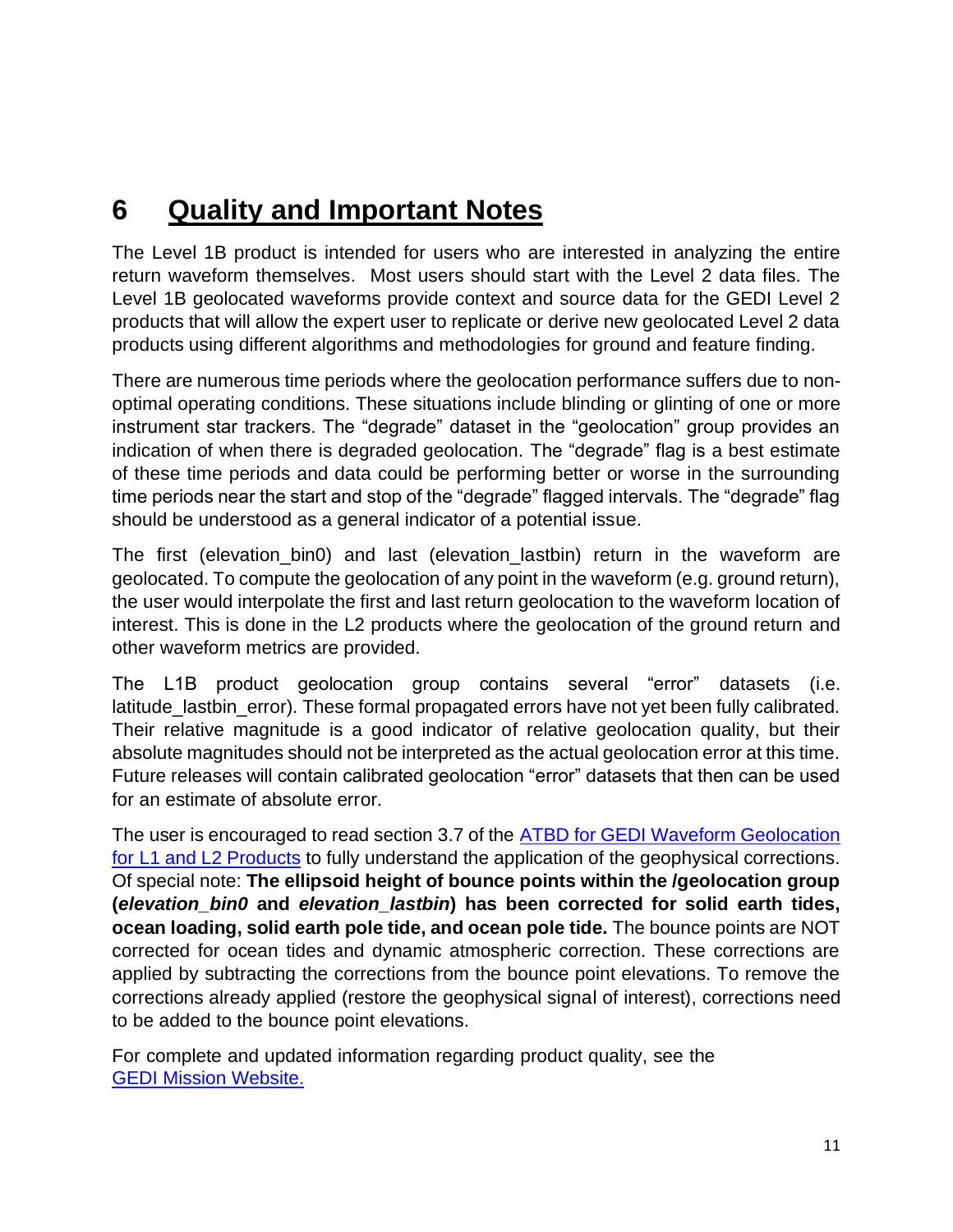# **7 Changes from Previous Version**

Version 2 includes the following changes:

- Spatial metadata allows visualizing orbit tracks and spatial querying in NASA [Earthdata Search.](https://search.earthdata.nasa.gov/search?q=GEDI01_B)
- Browse images now available in **NASA Earthdata Search**.
- Improved geolocation: V002 mean 1-sigma horizontal geolocation error is 10.2 m with 95% of the mission weeks having 1-sigma geolocation error less than 13.2 m. In comparison V001 mean 1-sigma horizontal geolocation error is 23.8 m with 95% of the mission weeks having 1-sigma geolocation error less than 27.2 m (from the analysis of Mission Weeks 19 through 50).
- Added elevation from the SRTM digital elevation model for comparison.
- Modified shot number to include the sub-orbit granule number.
- Removed shots when the laser is not firing.
- Modified file name.

Each orbit is divided into four sub-orbit granules, computed based on time.

- From the orbit start time (the time on the filename), each 23.17-minute section is grouped.
- If shots occur after 92.68 (23.17\*4) minutes, they are assigned to sub-orbit granule 4.
- Major frames are kept together, so if a major frame spans the boundary between granules all shots in that major frame are assigned to the earlier granule.
- Individual sub-orbit granule files may be missing for an orbit if there is insufficient data in the sub-orbit granule.

Group: /BEAMXXXX

• Changed /BEAMXXXX/shot number to include sub-granule number and remove minor frame number.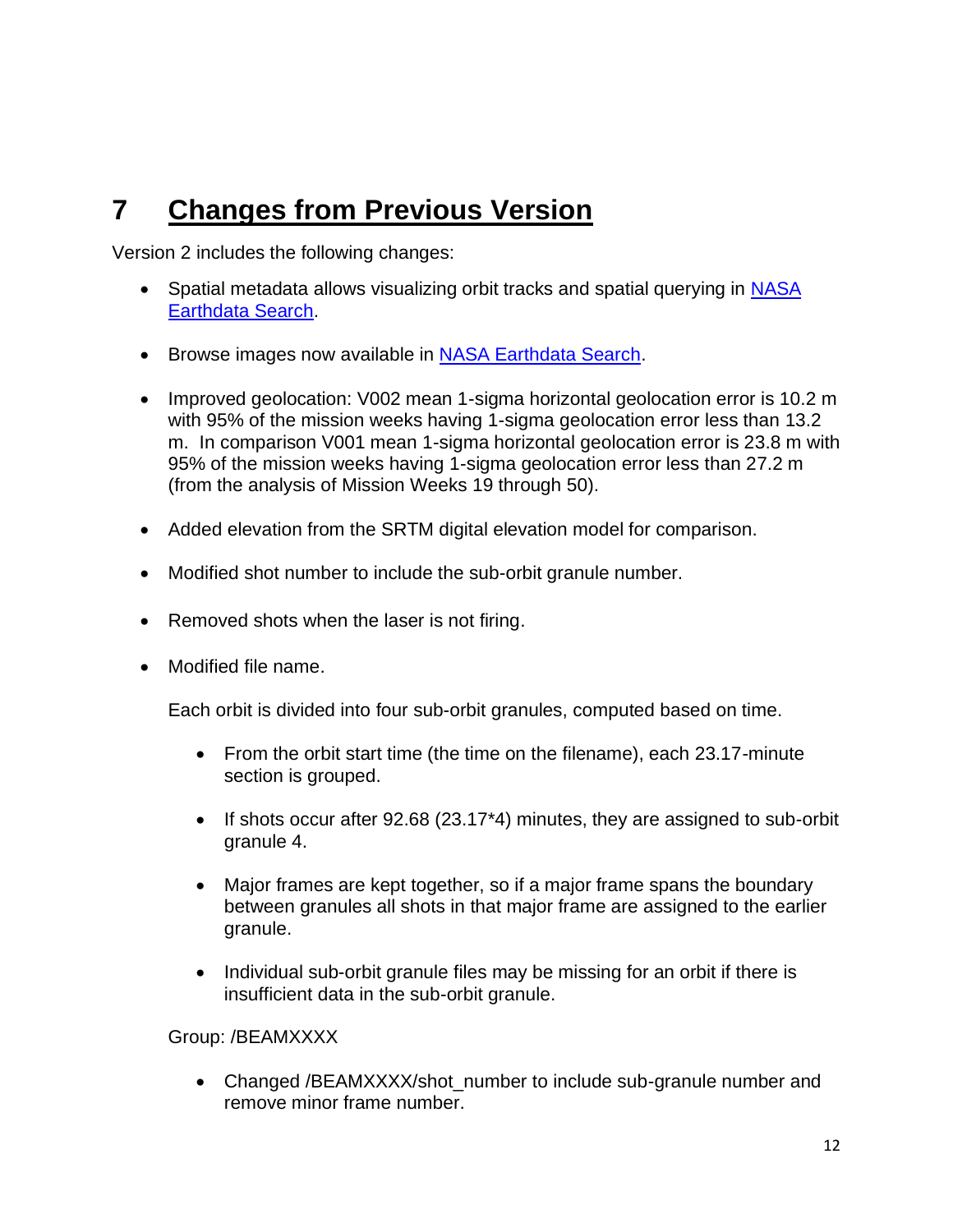#### Group: /BEAMXXXX/geolocation

- Added dataset: /BEAMXXXX/geolocation/digital elevation model srtm
- Changed /BEAMXXXX/geolocation/shot\_number to include sub-granule number and remove minor frame number.
- Changed /BEAMXXXX/geolocation/degrade from a binary degraded (1) or not degraded (0) value to include specific flags for each degraded condition: Non-zero values indicate the shot occurred during a degraded period. A non-zero tens digit indicates degraded attitude, a non-zero ones digit indicates a degraded trajectory. Details are in the table below.

|                | Flag | <b>Degrade Condition</b>                   |
|----------------|------|--------------------------------------------|
| 3Х             |      | ADF CHU solution unavailable (ST-2)        |
| 4X             |      | Platform attitude                          |
| 5X             |      | Poor solution (filter covariance large)    |
| 6X             |      | Data outage (platform attitude gap also)   |
| 7X             |      | ST 1+2 unavailable (similar boresight FOV) |
| 8X             |      | ST 1+2+3 unavailable                       |
| 9X             |      | ST 1+2+3 and ISS unavailable               |
| X1             |      | Maneuver                                   |
| X2             |      | GPS data gap                               |
| X <sub>3</sub> |      | ST blinding                                |
| X4             |      | Other                                      |
| X5             |      | GPS receiver clock drift                   |
| X6             |      | Maneuver & GPS receiver clock drift        |
| X7             |      | GPS data gap & GPS receiver clock drift    |
| X8             |      | ST blinding & GPS receiver clock drift     |
| X9             |      | Other & GPS receiver clock drift           |

### **Table 4. Degrade Conditions**

## **8 Known Issues**

The V002 horizontal geolocation error has been significantly improved through a comprehensive calibration of the laser relative beam alignment, the time varying laser frame alignment, as well as improved estimates of range biases. The current V002 mean 1-sigma horizontal geolocation error is 10.2 m with 95% of the mission weeks having 1 sigma geolocation error less than 13.2 m. While the V002 horizontal geolocation error has been improved by over a factor of 2 from V001, analysis shows further geolocation improvement should be expected in future releases.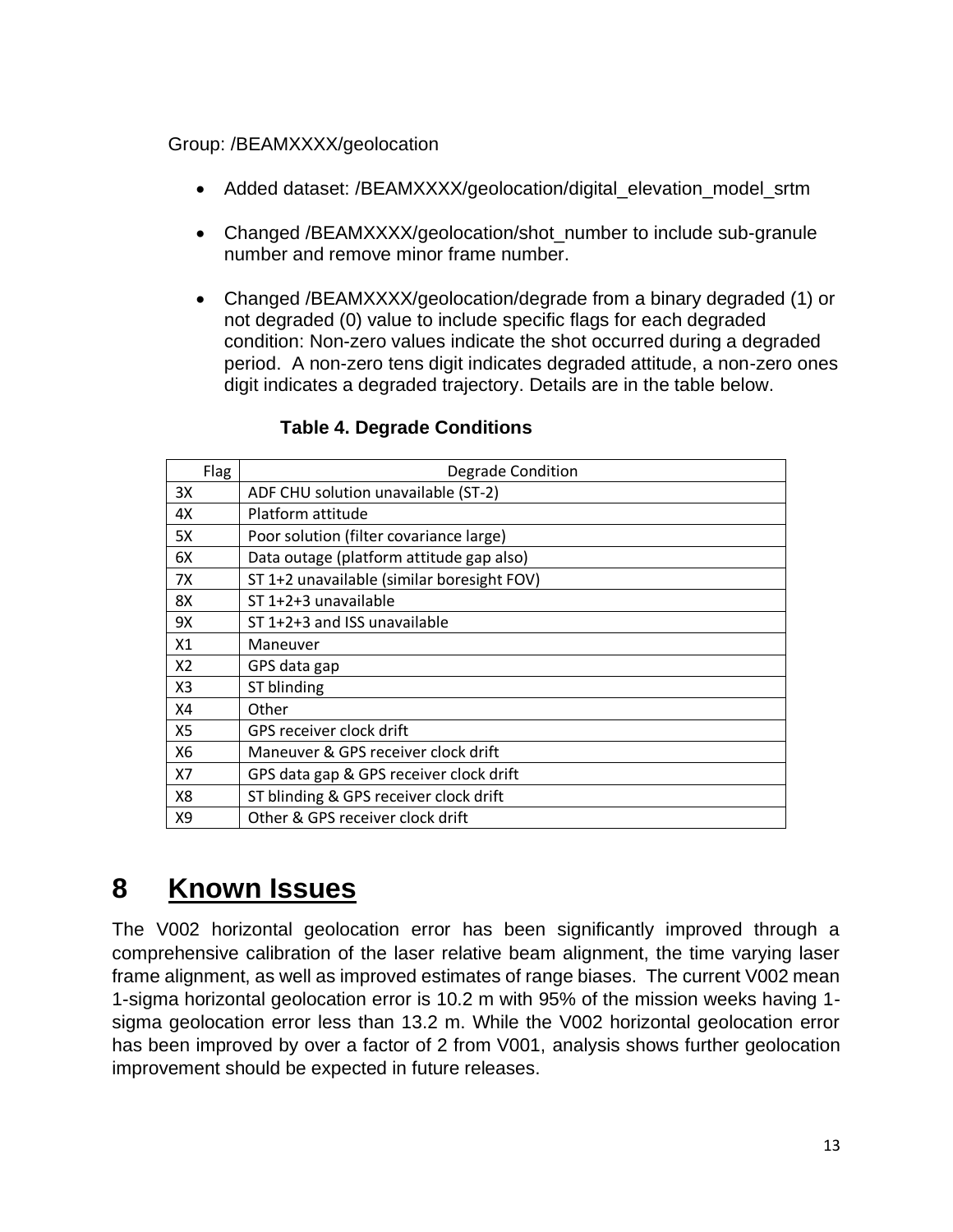The range/elevation performance has been assessed through direct altimetry to known surfaces, comparisons to independent data, and crossover analysis. The fundamental instrument ranging precision is on the order of 3 cm. Improved laser channel dependent range bias estimates and laser ranging tracking point modeling have corrected the  $\sim$  -56 cm range/elevation bias observed in release V001. Release V002 elevation errors are now dominated by the contribution of the horizontal error on sloping surfaces (laser incidence angle relative to the surface). For example, the 10.2 m 1-sigma horizontal geolocation error induces a 17.8 cm elevation error on a 1 degree slope (laser surface incidence angle). In addition, the radial positioning of the GEDI instrument contributes  $\sim$ 7 cm RMS to the elevation error with excursions past 20 cm over portions of some orbits. It is expected that the radial positioning of the instrument will be further improved in future releases.

The GEDI L1 and L2 data may contain orbit segments that have elevation errors not identified by the "degrade" flag. It is the intention of the GEDI project to further identify these issues and provide a list of these segments and orbits. However, the user is strongly encouraged to edit the data using both the "degrade" flag, and a comparison of the footprint elevations to the TDX and SRTM elevations provided in the data record for each GEDI footprint. As an example, the following orbit segments with large elevation errors have been identified:

- 6163 granule segment over Australia
- 6245 granule segment over N America
- 6147 granule segment over southern Spain

# **9 Dataset Access**

The GEDI\_01B product is available through the [LP DAAC Data Pool](https://lpdaac.usgs.gov/tools/data-pool/) and NASA [Earthdata Search.](https://search.earthdata.nasa.gov/search?q=GEDI01_B)

# **10 Contact Information**

LP DAAC User Services U.S. Geological Survey (USGS) Earth Resources Observation and Science (EROS) **Center** 47914 252nd Street Sioux Falls, SD 57198-0001 Phone Number: 605-594-6116 Toll Free: 866-573-3222 (866-LPE-DAAC) Email: [lpdaac@usgs.gov](mailto:lpdaac@usgs.gov) Web: [https://lpdaac.usgs.gov](https://lpdaac.usgs.gov/)